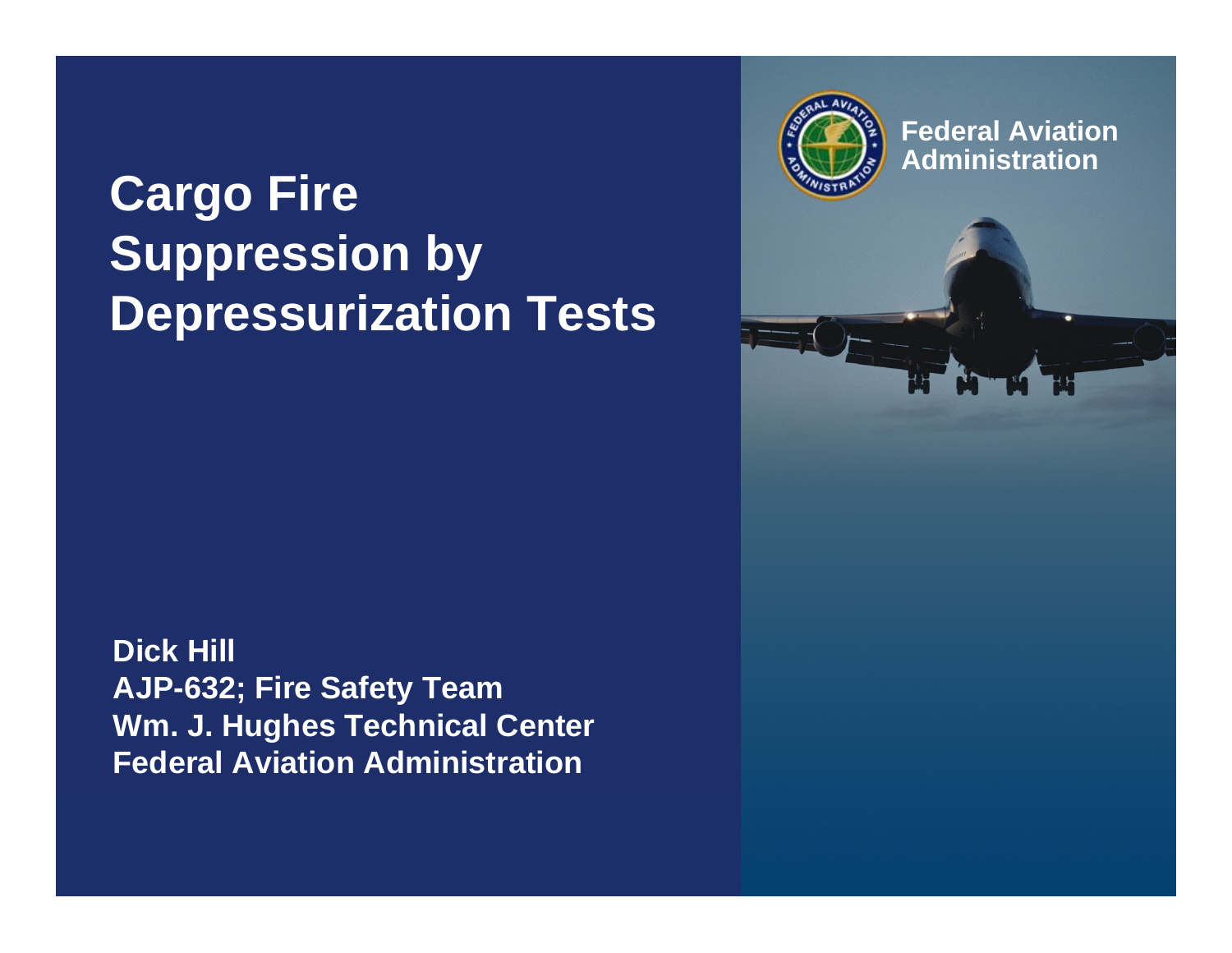

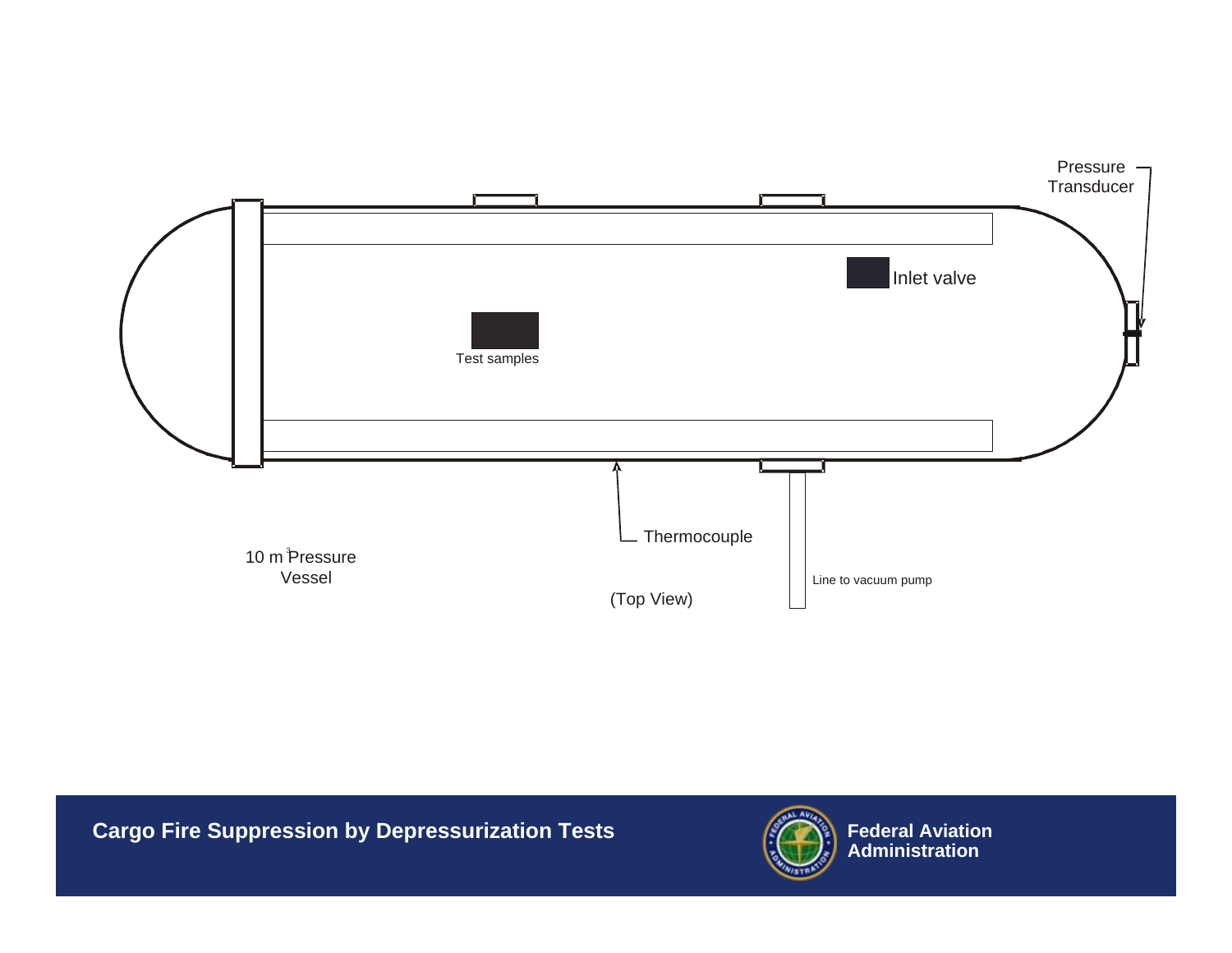## **Acrylic Burn Rate vs Altitude**



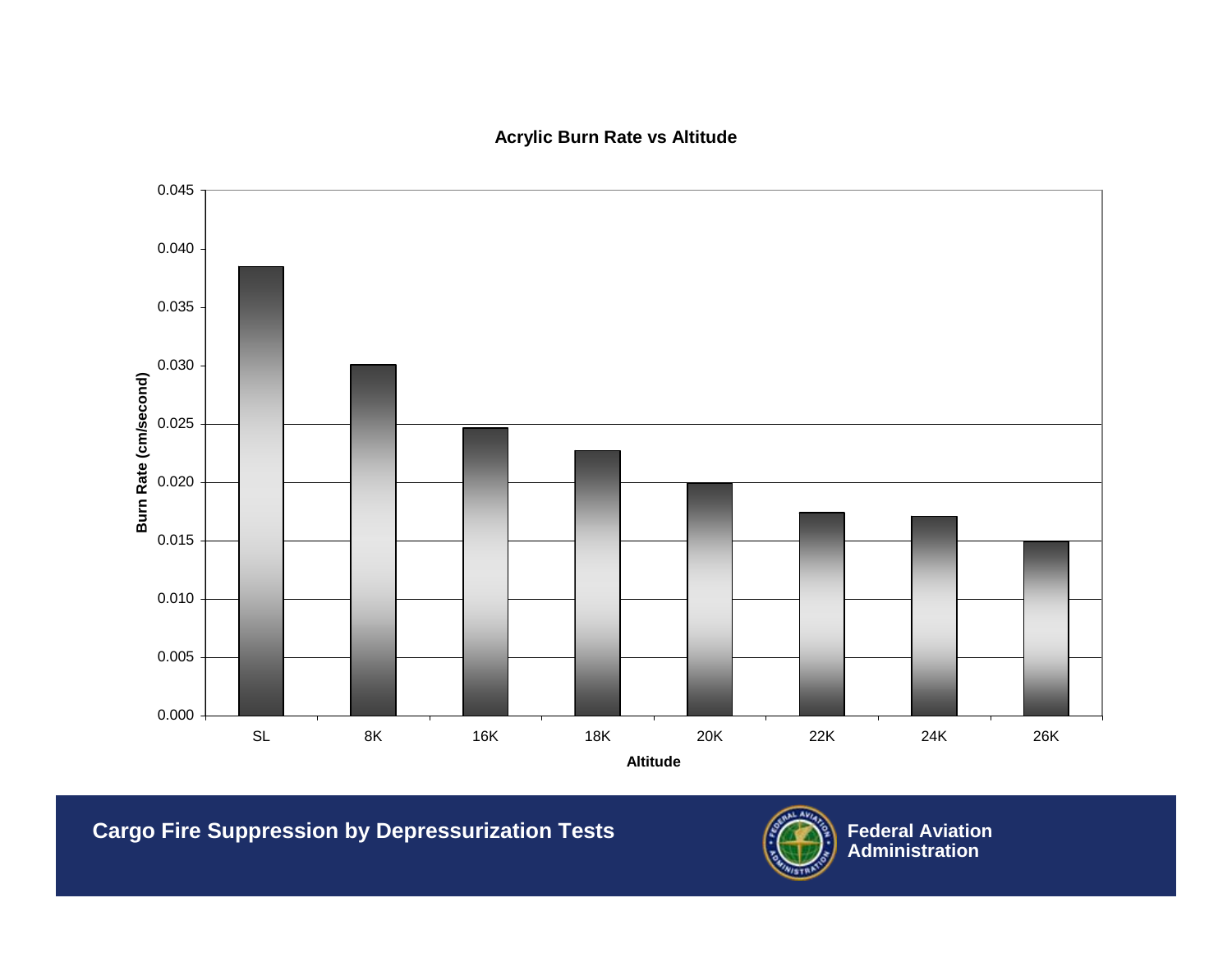## **JetA Burn Rate vs Altitude**



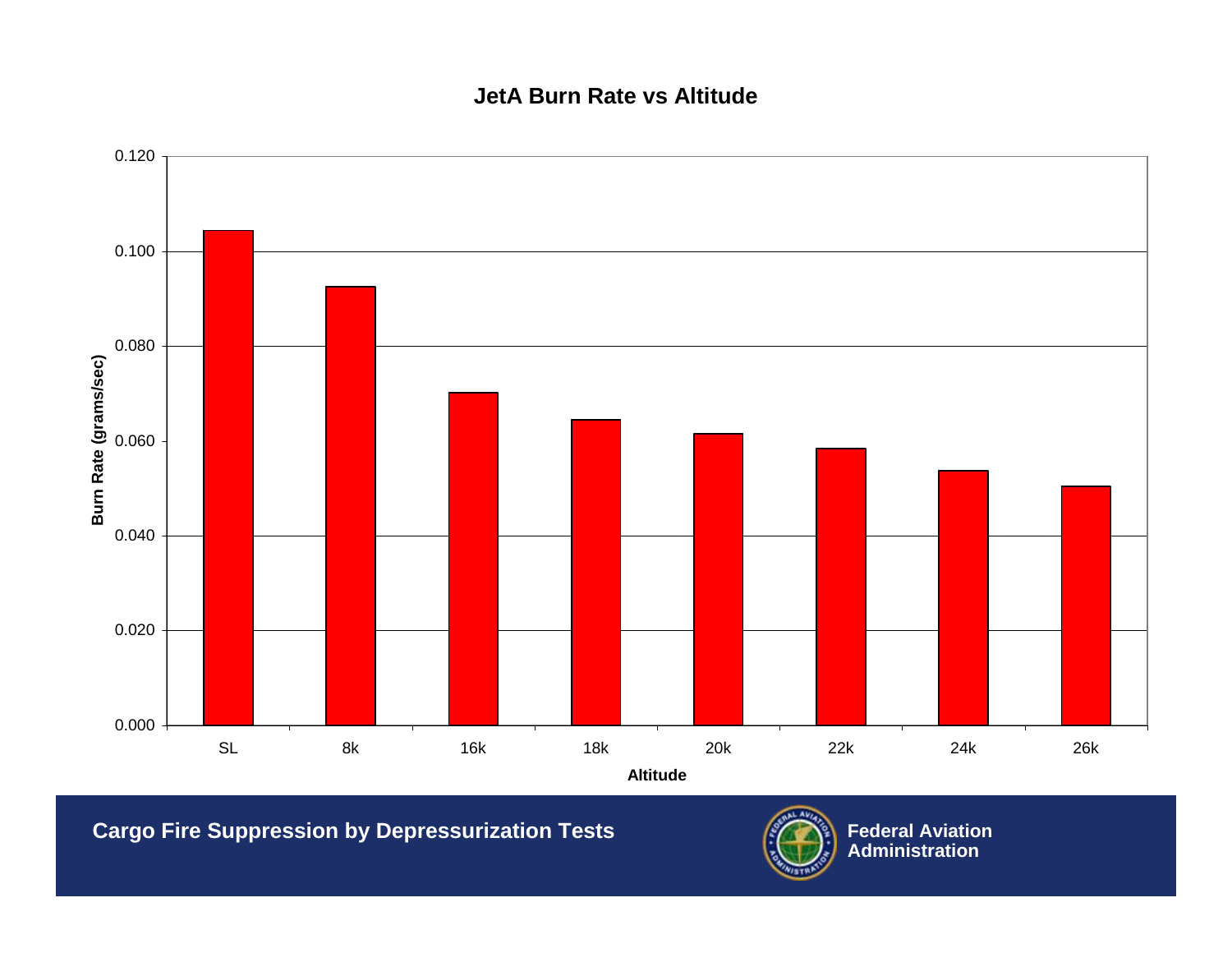**Heated Lithium Ion Battery vs Altitude**



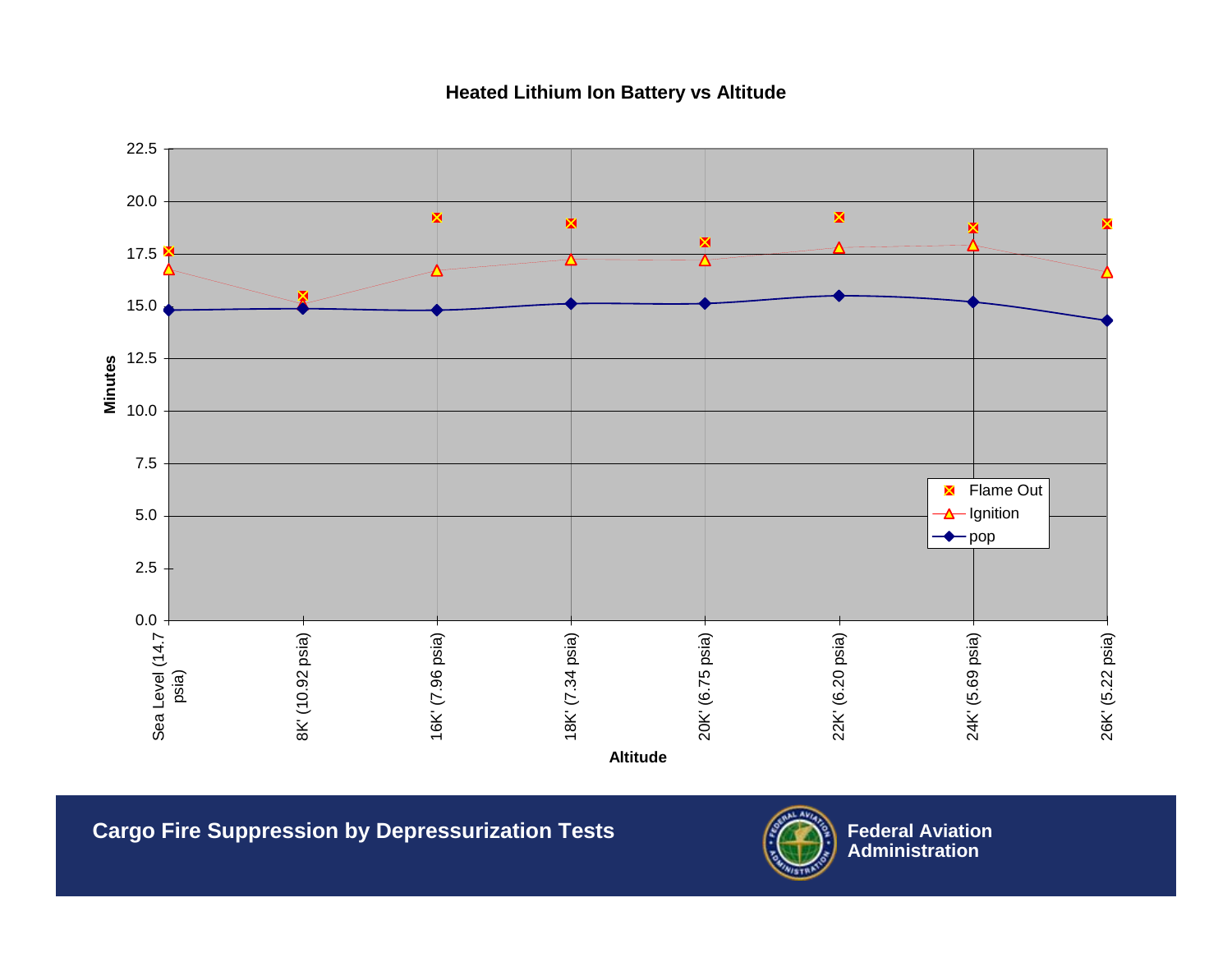

## **Altitude vs Time to Battery Venting & Ignition 1.6 L/min Propane Flame - 10g Single Lithium Primary Battery**

![](_page_5_Picture_3.jpeg)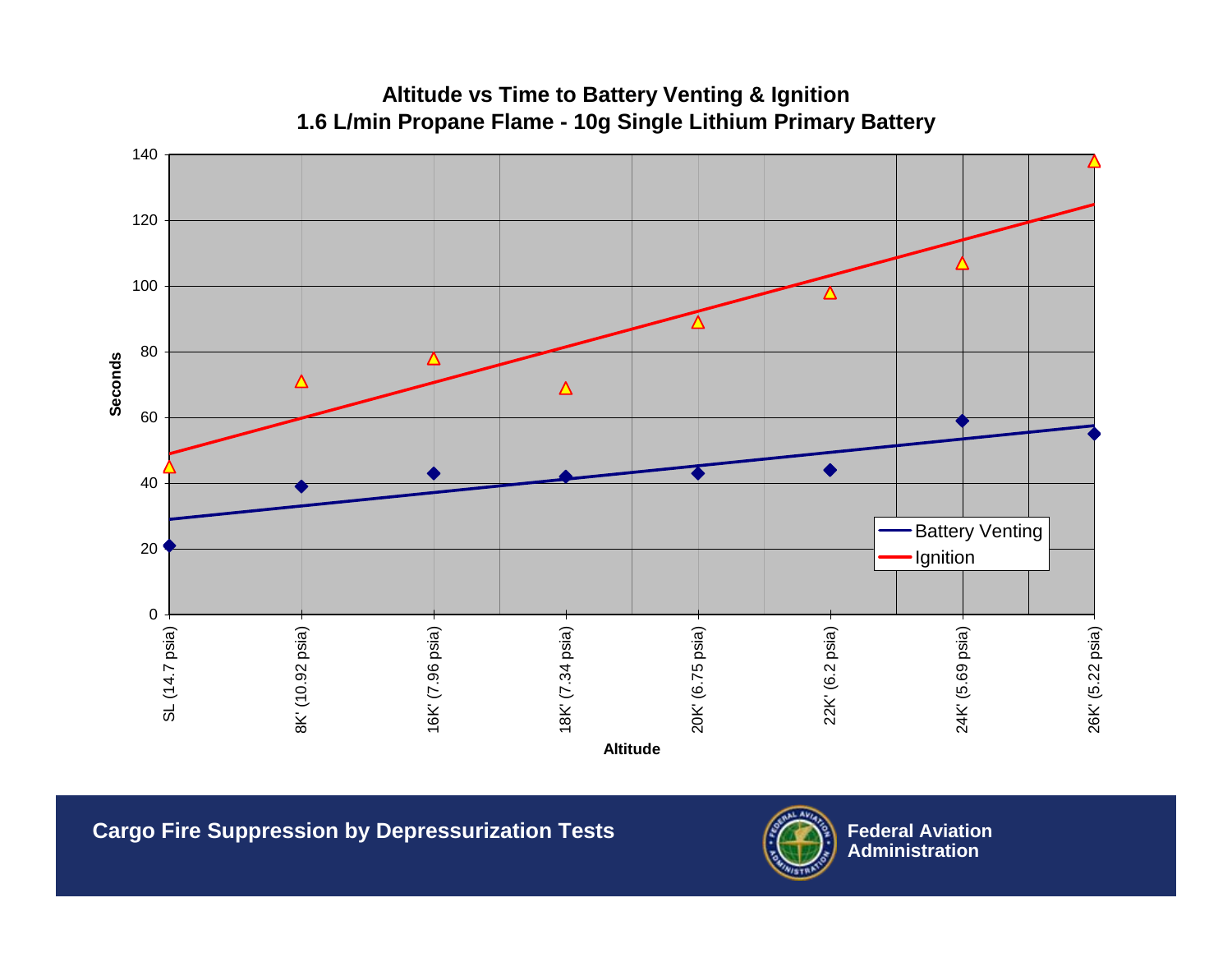![](_page_6_Figure_0.jpeg)

![](_page_6_Picture_2.jpeg)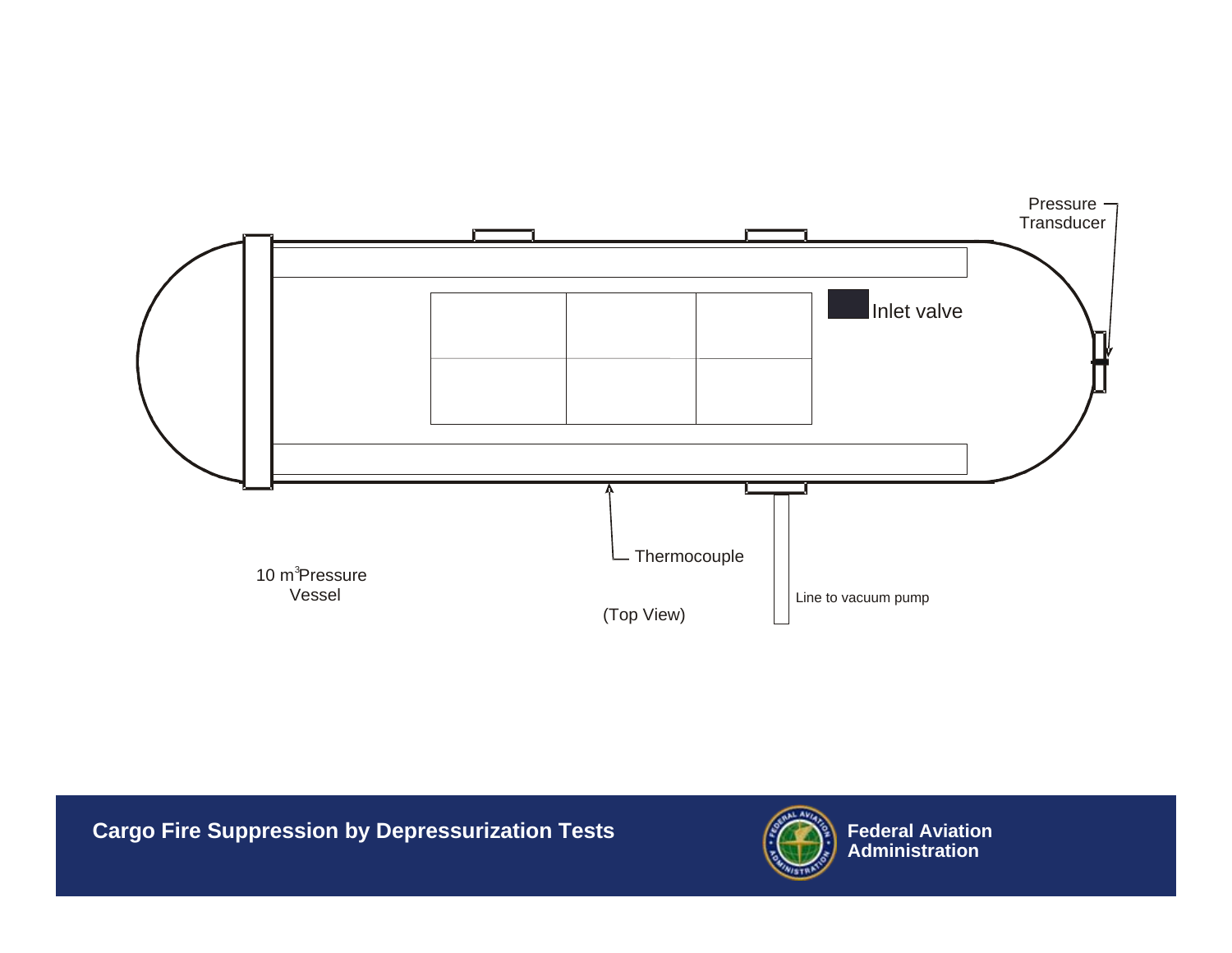![](_page_7_Picture_0.jpeg)

![](_page_7_Picture_2.jpeg)

**Federal Aviation Administration**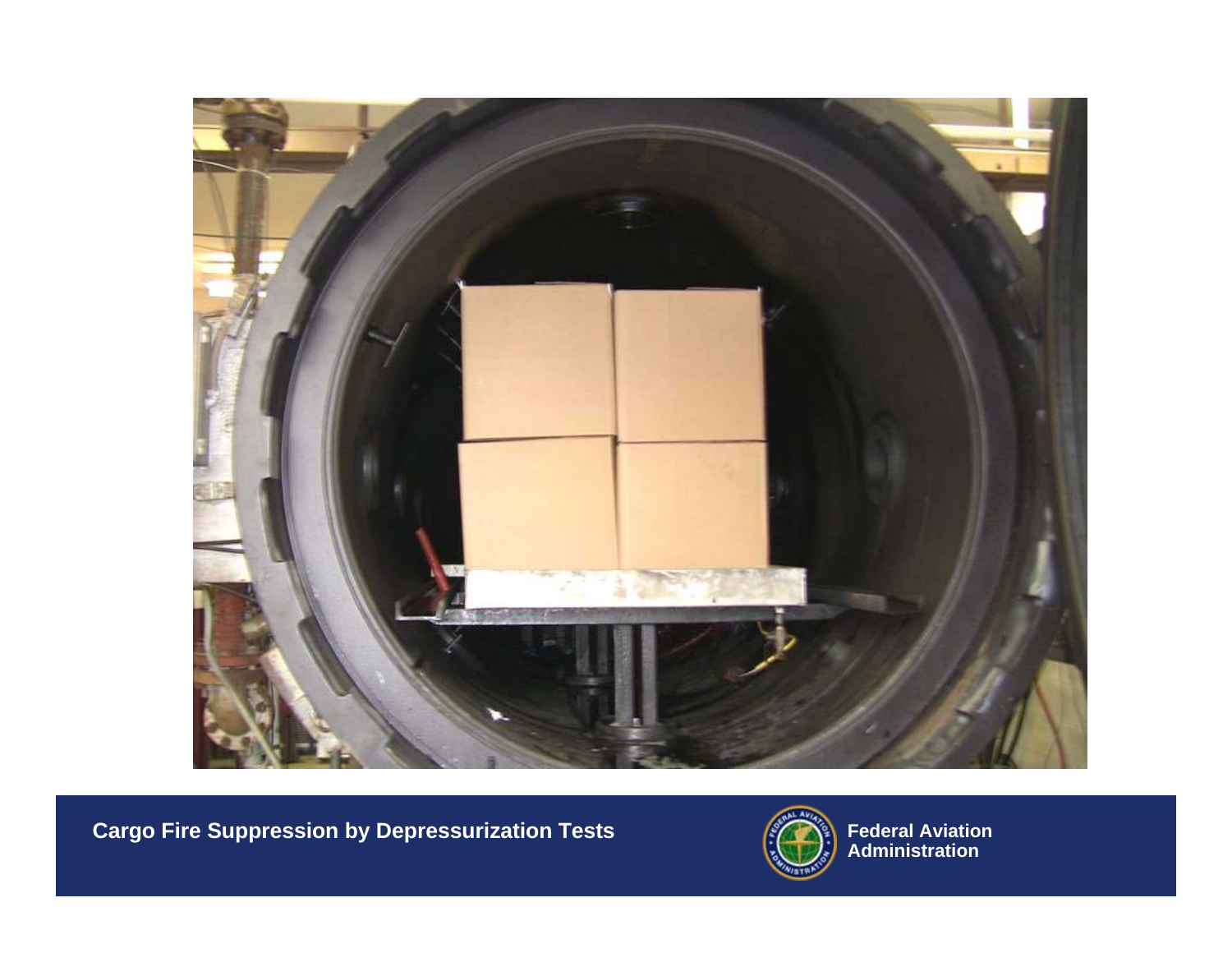**8,000 Feet to 18,000 Feet**

![](_page_8_Figure_1.jpeg)

![](_page_8_Picture_3.jpeg)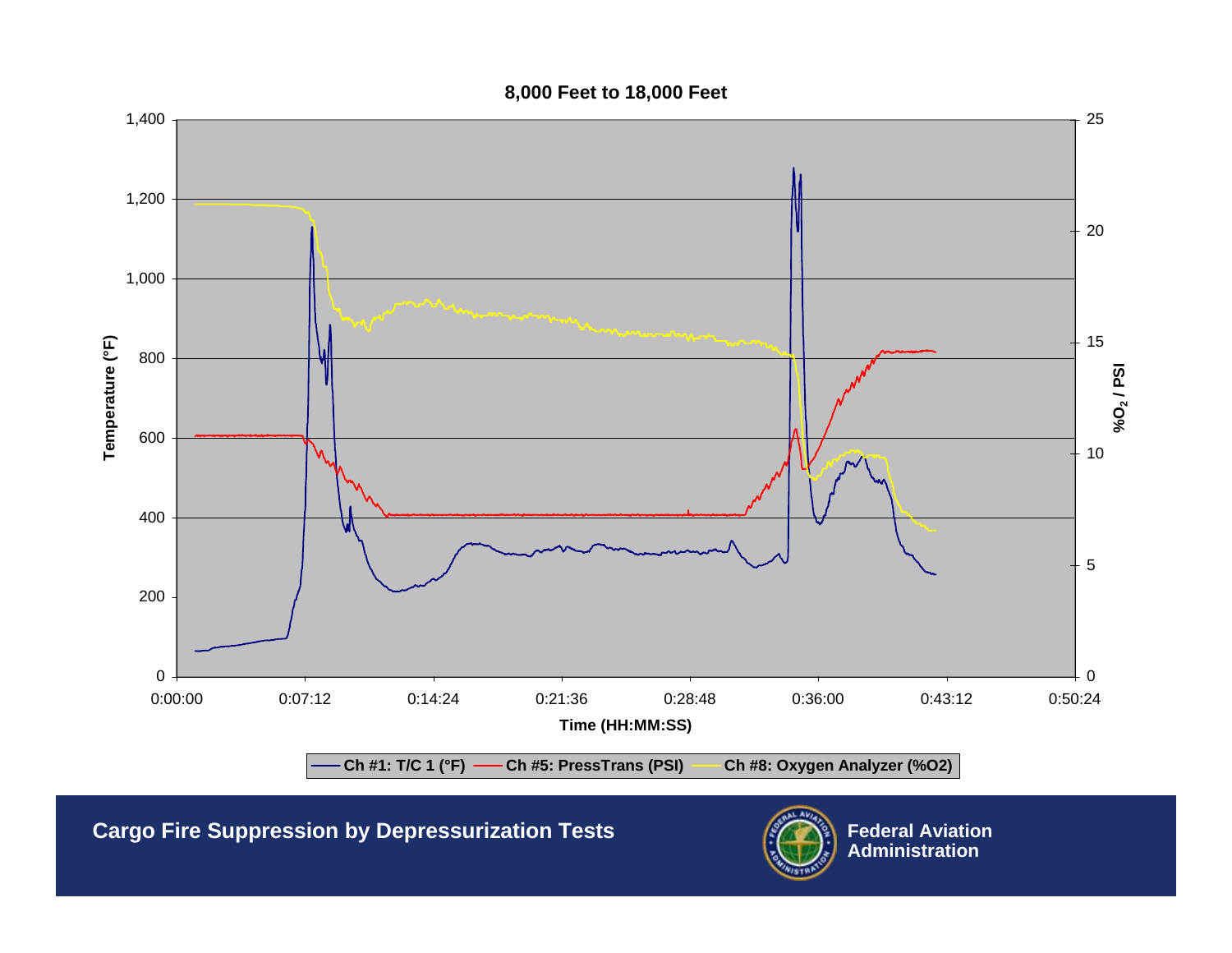**8,000 Feet to 24,000 Feet**

![](_page_9_Figure_1.jpeg)

![](_page_9_Picture_3.jpeg)